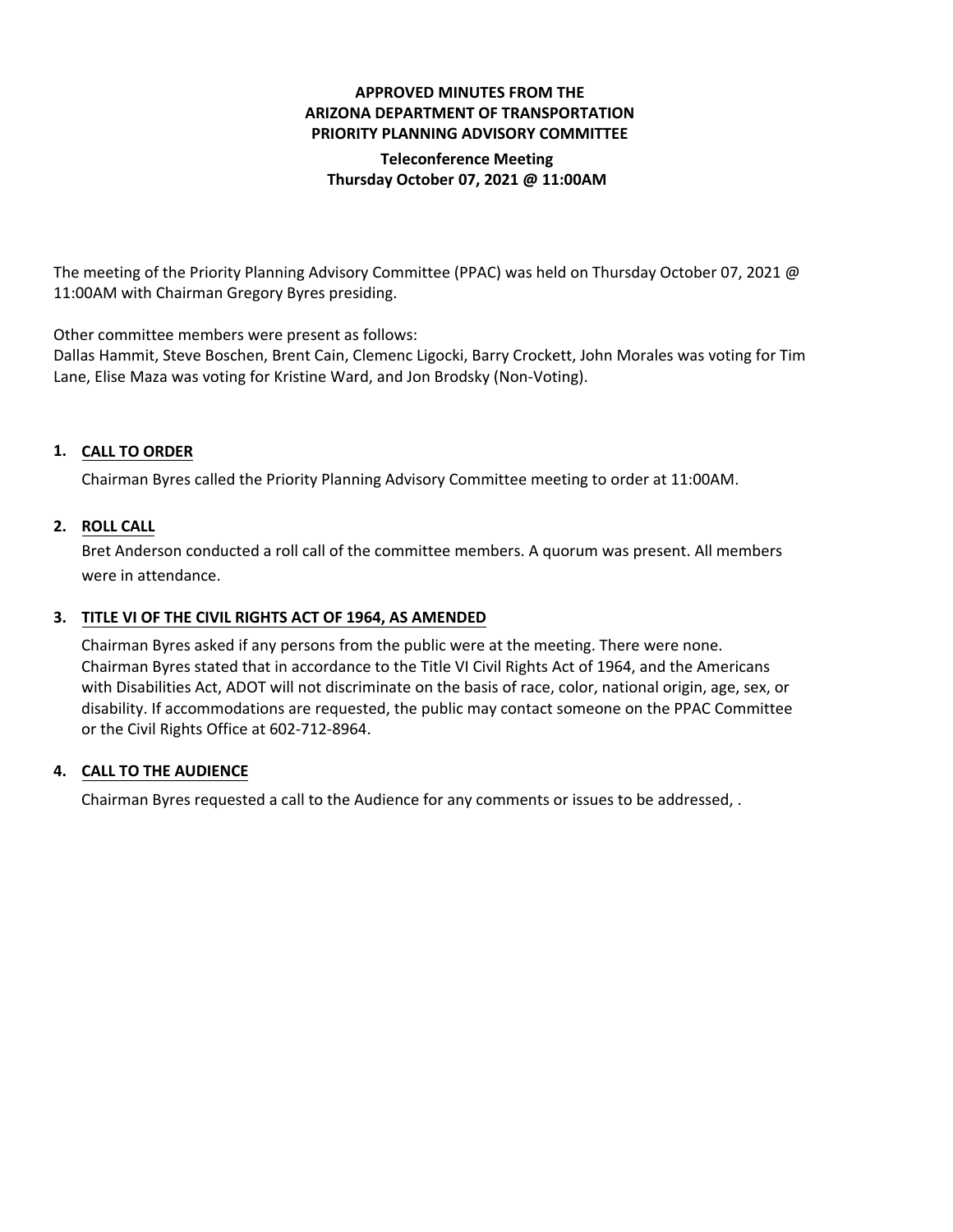### **5. 2021-2025 TRANSPORTATION FACILITIES CONSTRUCTION: DISCUSSION AND POSSIBLE ACTION ON PROGRAM & PROJECT MODIFICATIONS**

| $5 - 1$ | Route & MP:                | SR 86 @ MP 90.0         |
|---------|----------------------------|-------------------------|
|         | <b>Project Name:</b>       | BIA 135 - BIA 030       |
|         | <b>Type of Work:</b>       | PAVEMENT REHABILITATION |
|         | County:                    | Pima                    |
|         | District:                  | Southcentral            |
|         | Schedule:                  | FY 2023                 |
|         | Project:                   | F036001C TIP#: 101691   |
|         | <b>Project Manager:</b>    | Tricia Brown            |
|         | <b>Program Amount:</b>     | \$13,000,000            |
|         | <b>New Program Amount:</b> | \$0                     |
|         | <b>Requested Action:</b>   | Defer Project.          |

**Item 5-1 was presented by: Tricia Brown Chairman called for a motion to approve Item 5-1. Dallas Hammit made the motion to approve. Don Kriz seconded the motion. Motion carried unanimously.**

| $5-2$ | Route & MP:                | US 60 @ MP 227.7                    |
|-------|----------------------------|-------------------------------------|
|       | <b>Project Name:</b>       | <b>QUEEN CREEK BRIDGE</b>           |
|       | <b>Type of Work:</b>       | <b>CONSTRUCT BRIDGE REPLACEMENT</b> |
|       | County:                    | Pinal                               |
|       | District:                  | Southeast                           |
|       | Schedule:                  | FY 2023                             |
|       | Project:                   | H856601C TIP#: 100975               |
|       | <b>Project Manager:</b>    | Tricia Brown                        |
|       | <b>Program Amount:</b>     | \$40,000,000                        |
|       | <b>New Program Amount:</b> | \$0                                 |
|       | <b>Requested Action:</b>   | Defer Project                       |

**Item 5-2 was presented by: Tricia Brown Chairman called for a motion to approve Item 5-2. Steve Boschen made the motion to approve. Elise Maza seconded the motion. Motion carried unanimously.**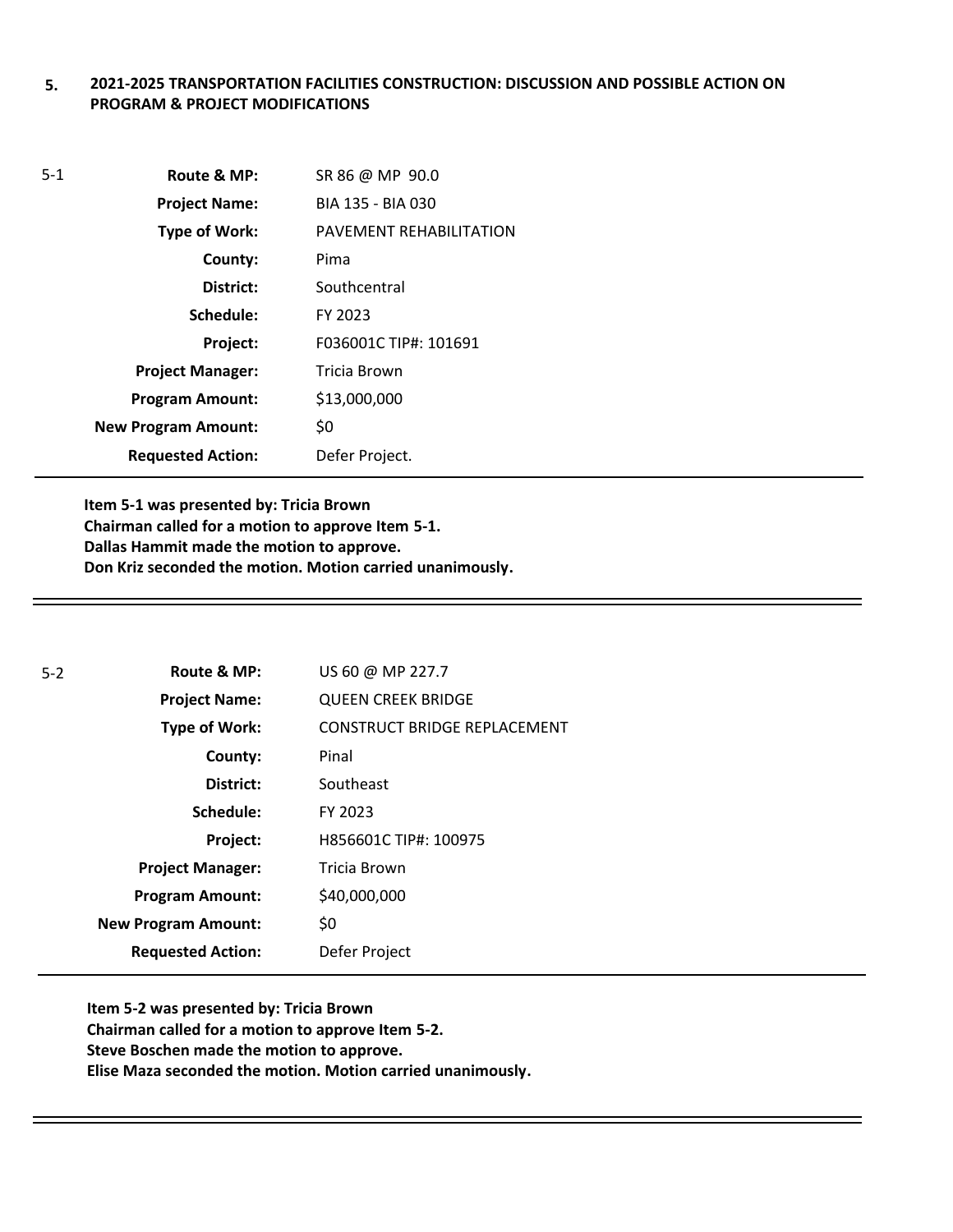| 5-3 | Route & MP:                | US 93 @ MP 144.0            |
|-----|----------------------------|-----------------------------|
|     | <b>Project Name:</b>       | N. OF NOTHING - S. OF SR 97 |
|     | <b>Type of Work:</b>       | PAVEMENT REHABILITATION     |
|     | County:                    | Mohave                      |
|     | District:                  | <b>Northwest</b>            |
|     | Schedule:                  | FY 2023                     |
|     | Project:                   | F038701C TIP#: 101680       |
|     | <b>Project Manager:</b>    | Olivier Mirza               |
|     | <b>Program Amount:</b>     | \$29,977,000                |
|     | <b>New Program Amount:</b> | \$0                         |
|     | <b>Requested Action:</b>   | Defer Project.              |

**Item 5-3 was presented by: Olivier Mirza Chairman called for a motion to approve Item 5-3. Steve Boschen made the motion to approve. Dallas Hammit seconded the motion. Motion carried unanimously.**

| $5 - 4$ | Route & MP:                | 1-17 @ MP 229                       |
|---------|----------------------------|-------------------------------------|
|         | <b>Project Name:</b>       | ANTHEM WAY TI - CORDES JUNCTION     |
|         | <b>Type of Work:</b>       | Widen I-17 and construct Flex Lanes |
|         | County:                    | Maricopa                            |
|         | District:                  | Central                             |
|         | Schedule:                  | FY 20 20                            |
|         | Project:                   | H680001C TIP#: 100832;              |
|         | <b>Project Manager:</b>    | Jedidiah Young                      |
|         | <b>Program Amount:</b>     | \$362,309,000                       |
|         | <b>New Program Amount:</b> | \$445,940,000                       |
|         | <b>Requested Action:</b>   | Increase Budget.                    |

**Item 5-4 was presented by: Floyd Roehrich Chairman called for a motion to approve Item 5-4. Dallas Hammit made the motion to approve. Steve Boschen seconded the motion. Motion carried unanimously.**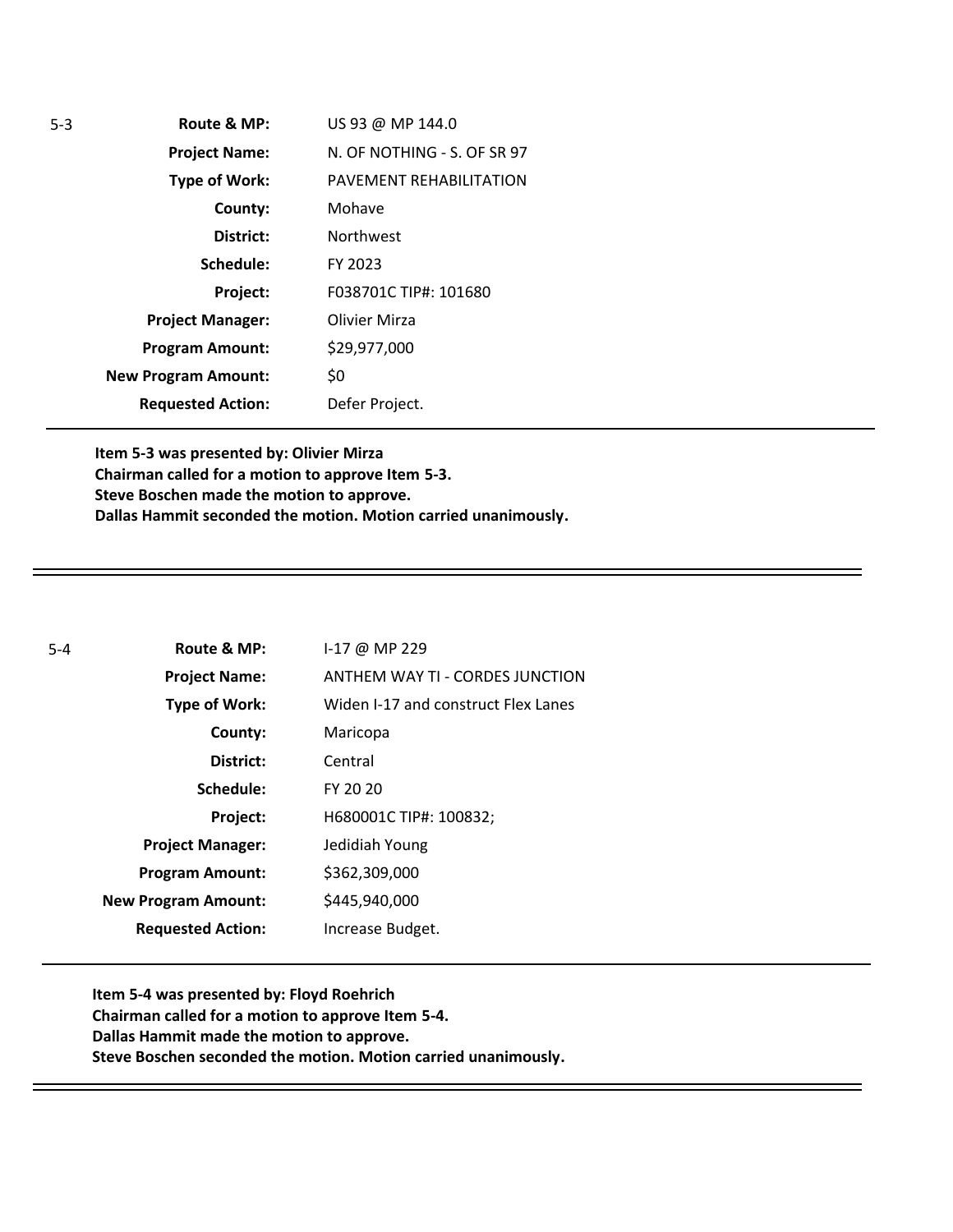**Route & MP: Project Name: Type of Work: County: District: Schedule: Project: Project Manager: Program Amount: New Program Amount: Requested Action:** 5-5 **Route & MP:** US 60X @ MP 189.0 US-60X (APACHE TRAIL) SOSSAMAN - MERIDIAN PAVEMENT PRESERVATION, SIDEWALKS & LIGHTING Maricopa Central F036101D TIP#: 100999 Sandy Thoms \$650,000 \$4,627,000 Increase design budget.

**Item 5-5 was presented by: Sandy Thoms Chairman called for a motion to approve Item 5-5. Steve Boschen made the motion to approve. Elise Maza seconded the motion. Motion carried unanimously.**